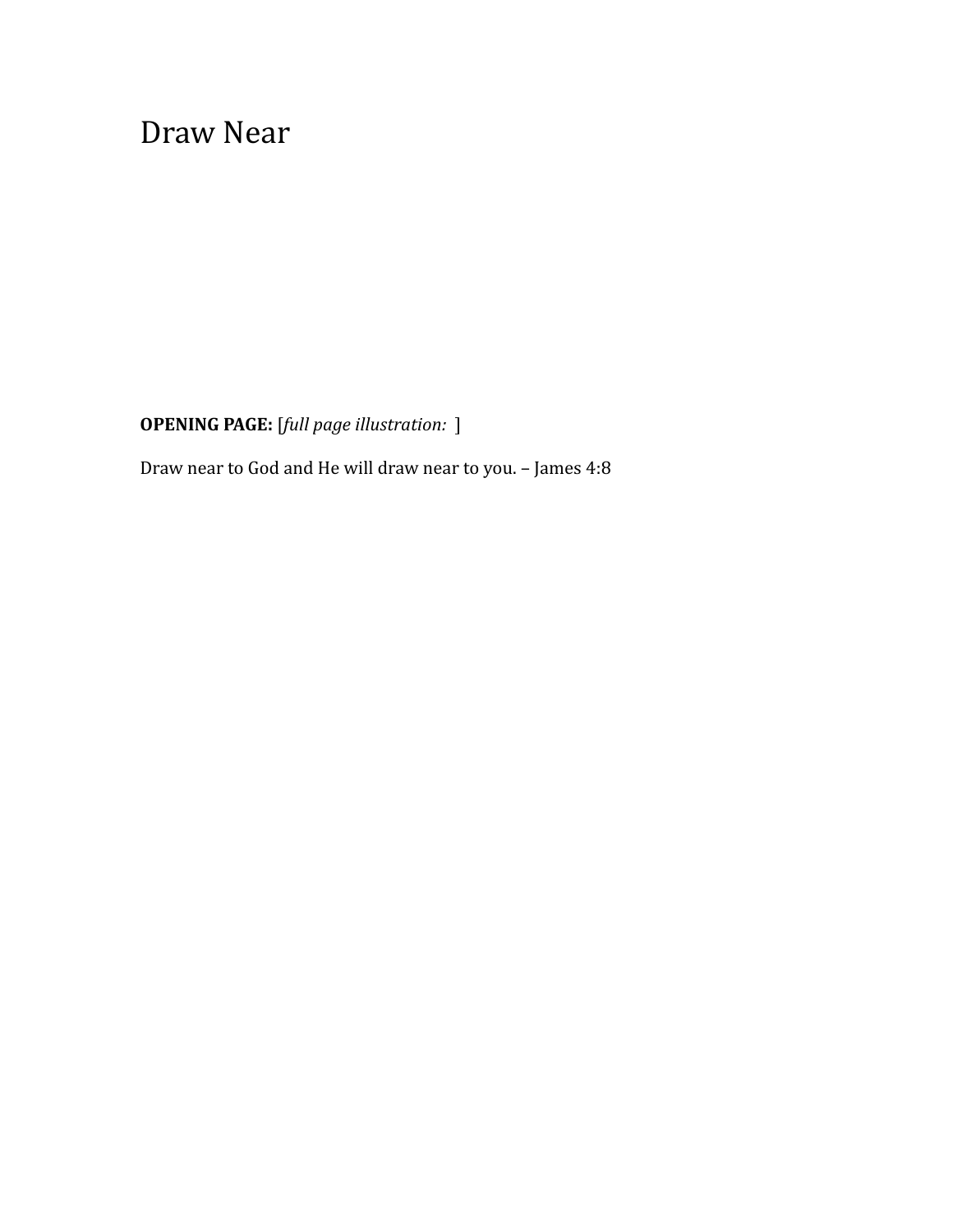## **CHAPTER 1: LUCY'S GIFT**

**Page 1:** *(full page illustration, aerial view of roses growing on fence down the path away from the house - with verse.)* "God saw everything that he had made, and indeed it was very good." – Genesis 1:31

**Page 2:** 3 rows (2, 3, 3)

Panel 1: Lucy woke up early one summer morning. She had a plan to find the perfect gift. *(Lucy climbing out of her bunk bed with Veronica sleeping below.)* Panel 2: She took her hiking knapsack, put on her boots, and went outdoors. *(Lucy putting on boots)*

Panel 3: *(Lucy walking on path talking to bird, feather on ground)* "Hello, wren! I am looking for a special gift."

Panel 4: *(close up of feather)* "Ooh, thank you! Mama will love your beautiful feather."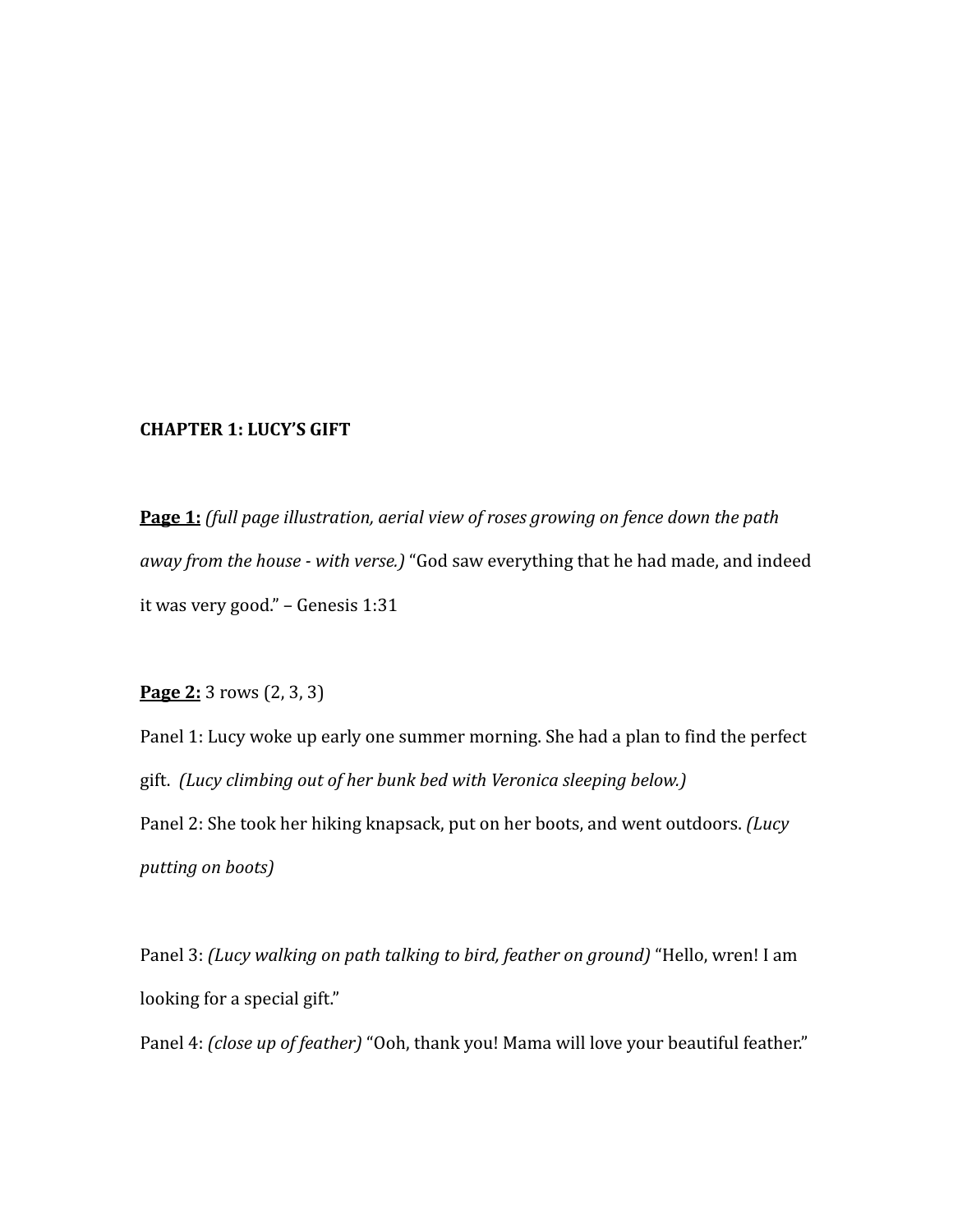Panel 5: *(Lucy looking more closely at ground)* Bowing down to pick up the feather, she saw something else.

Panel 6: *(pointing at a rock)* "Look at all the different kinds of rocks."

Panel 7: *(holding heart shaped rock in her hand)* "I want to give this heart shaped rock to Veronica."

Panel 8: *(Lucy walking on path put items in knapsack)* She put the feather and the rock in her knapsack, and continued on her walk.

**Page 3:** 3 rows (3, 1, 2)

Panel 1: (*Lucy walking into wooded area)*

Panel 2: (*Lucy seeing a spider web stretching between two trees) "ooh"* Panel 3: (*Lucy drawing spider in her field journal.)* "Daddy and I can look this up in our spider book."

Panel 4: *(Lucy walking across page, stopping to pick up a bird's nest)* Lucy found many special things on her walk, but she kept looking.

Panel 5: *(Lucy coming out of woods, seeing roses growing on fence)* Finally, she came to the fence, where she found blooming wild roses.

Panel 6: *(up close: Lucy cutting flowers)* She carefully cut a stalk that held three flowers.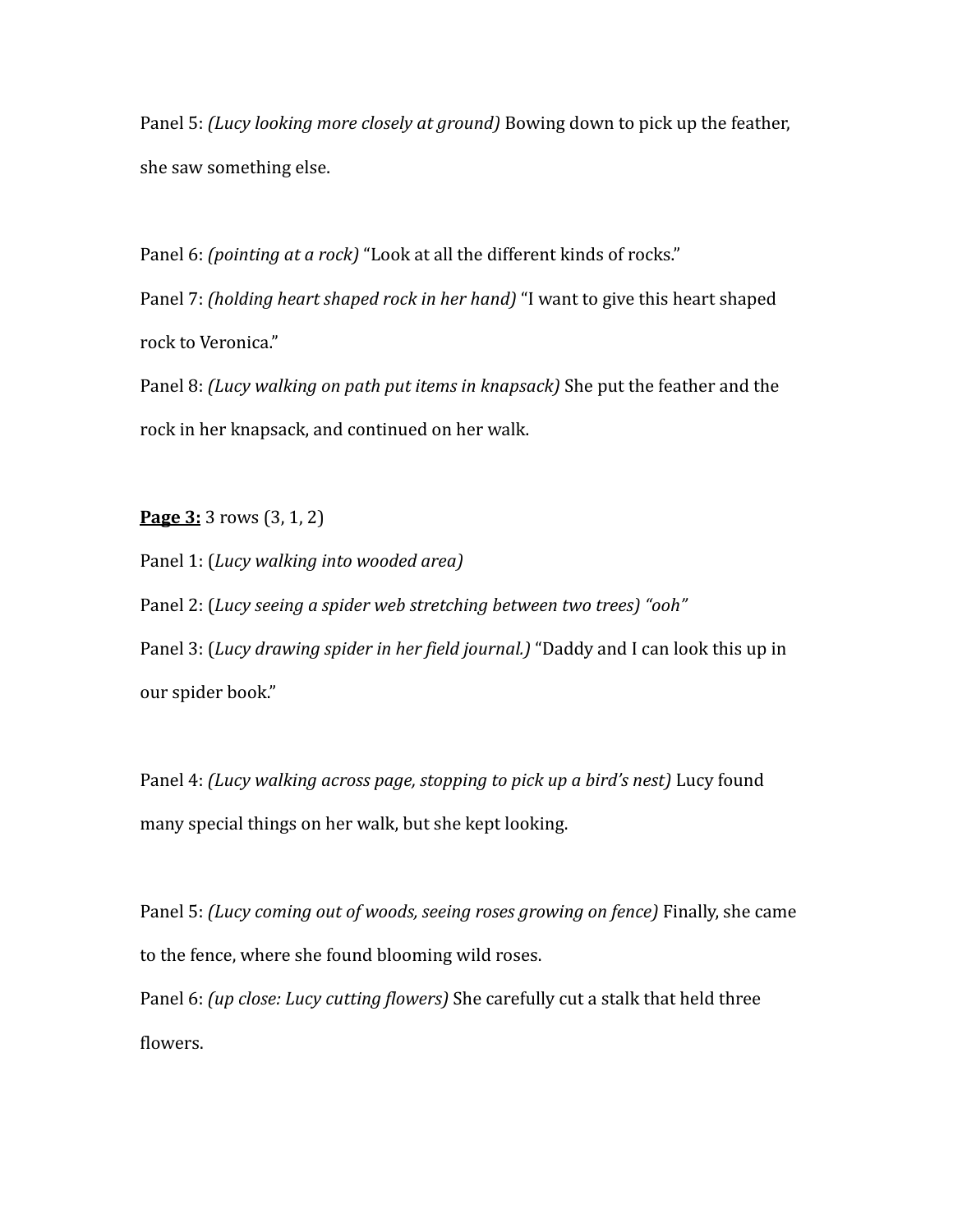**Page 4:** 3 rows (2,1,1)

Panel 1: *(Lucy running back down the path with roses sticking out of her bag)* With the roses tucked in her bag, she turned back toward home.

Panel 2: *(on the path, approaching house. Dad standing at door)* At home…

Panel 3: *(panel fills the row, shows the nature shelf at home: cup of feathers on left, bowl of rocks and acorns and a stack of books in middle, shelf with nest and turtle shell on right; little hand pointing at the rock)* She put everything on the nature shelf… [left] Mom loved the feather [center] Veronica squealed at the heart shaped rock [left] and everyone thought the nest was terrific.

Panel 4: *(panel fills the row, shows books spread across table with Lucy and Daddy looking at spiders)* Daddy helped Lucy use her drawing to look the spider up in the spider guide.

## **Page 5:** 3 rows (1, 2, 1)

Panel 1 *(panel fills row, shows whole room with mom and Veronica at nature shelf, Daddy and Lucy sitting at table with books. Across the room, the knapsack with flowers sits on a chair, and in the back corner you can see the prayer corner.)* Everyone enjoyed all the beautiful things Lucy found on her nature walk.

Panel 2: Then Lucy remembered the roses. But she didn't put them on the nature shelf. *(Lucy getting flowers out of knapsack)* They were a special gift…